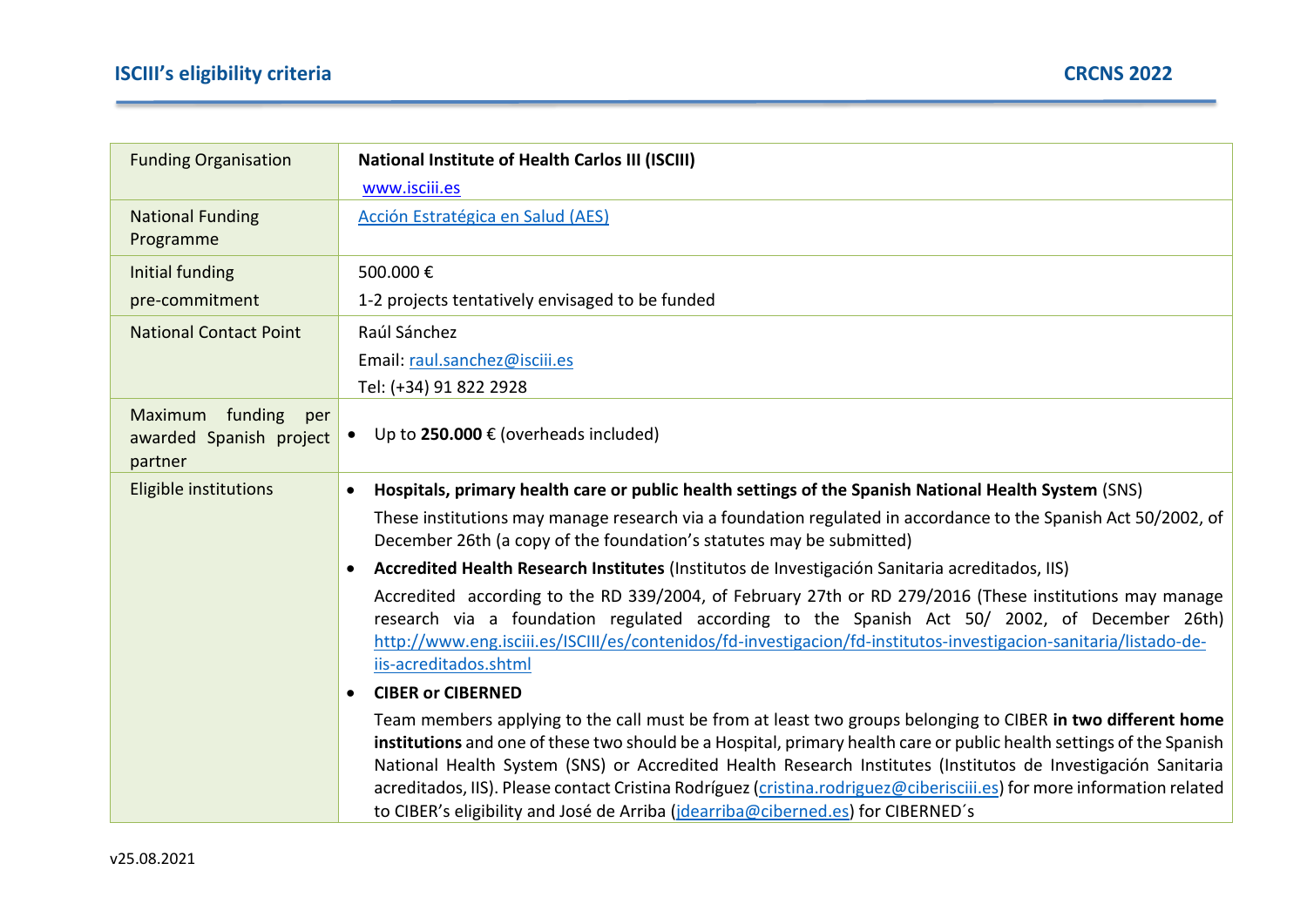|                                           | Applicants from ISCIII are eligible. Eligibility criteria from Acción Estratégica en Salud Intramural (AESI) 2022 apply<br>$\bullet$                                                                                                                                                                              |
|-------------------------------------------|-------------------------------------------------------------------------------------------------------------------------------------------------------------------------------------------------------------------------------------------------------------------------------------------------------------------|
|                                           | <b>NOTE:</b>                                                                                                                                                                                                                                                                                                      |
|                                           | Same institution cannot participate with more than one partner in the same project proposal                                                                                                                                                                                                                       |
|                                           | SMEs and other private companies are encouraged to participate at their own cost, as subcontractors or funded by<br><b>CDTI</b>                                                                                                                                                                                   |
| <b>Additional eligibility</b><br>criteria | Project duration is up to 3 years. Extensions could be granted upon request                                                                                                                                                                                                                                       |
|                                           | NOTE: Researchers with ongoing CRCNS projects in 2023 cannot apply to the current call                                                                                                                                                                                                                            |
| Eligibility of PI and team                | • Principal Investigators (PI) can only participate in one project proposal per call                                                                                                                                                                                                                              |
| members                                   | . PI and all members of the research group must belong to the eligible institution or be affiliated to CIBER,<br><b>CIBERNED or an IIS</b>                                                                                                                                                                        |
|                                           | <b>Excluded</b> personnel as Principal Investigator (PI):                                                                                                                                                                                                                                                         |
|                                           | • Those undergoing a postgraduate training in Health Specialization (MIR, FIR, QIR, BIR, PIR)                                                                                                                                                                                                                     |
|                                           | • Those undergoing research training (e.g. PhD students, or "Río Hortega" contracts)                                                                                                                                                                                                                              |
|                                           | • Researchers contracted by a RETIC or a CONSOLIDER                                                                                                                                                                                                                                                               |
|                                           | • Those undergoing postdoctoral training (e.g. "Sara Borrell" or "Juan de la Cierva" contracts)                                                                                                                                                                                                                   |
| Eligible costs                            | Personnel costs for temporary employment contracts (scholarships are not eligible) according to the salary scales of<br>projects funded under AES (see the FAQ document for more information)                                                                                                                     |
|                                           | Current costs, small scientific equipment, consumables, disposable materials, travelling expenses and other costs                                                                                                                                                                                                 |
|                                           | that can be justified as necessary to carry out the proposed activities                                                                                                                                                                                                                                           |
|                                           | Overheads, up to 21% of direct cost                                                                                                                                                                                                                                                                               |
| National phase                            | National applications will be required for the successful proposals by ISCIII. The period for submission of the<br>national application will be published under AES 2022. Spanish Applicants should periodically check the web page<br>of ISCIII. ISCIII may not send invitations to the mandatory national phase |